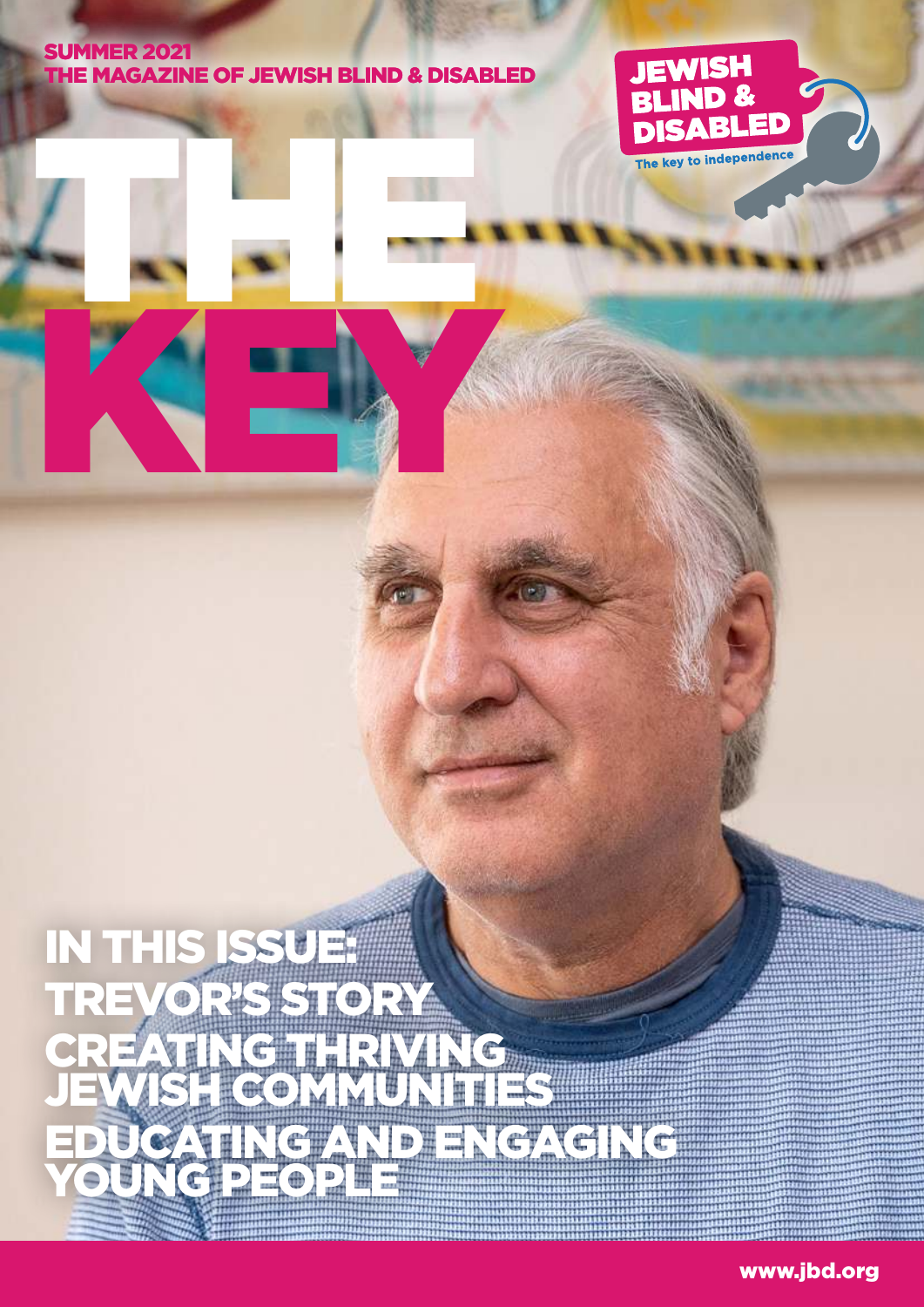## IN THIS **ISSUE**





Over the last few months, I have enjoyed nothing more than leaving my house to visit our developments and seeing, in person, our amazing tenants for the first time in a while. I don't use the word amazing lightly but so many of our tenants over this last

#### year have astounded us all.

 As I walked into the garden of a development last week, I saw a tenant whose husband's life was cut unexpectedly short due to Covid at the start of the pandemic. It was our first Covid loss and it hit us all so very hard.

 With smiling eyes, face not visible because of her mask, she came straight over to me and asked me for a hug. She wanted to hug me and to say thank you for everything. She wanted me to know she would never have coped without the support from Jewish Blind & Disabled and she then went on to inform me it wasn't just coping with the loss of her husband but her own health issues.

 She was, and still is, recovering from major surgery. Despite these challenging times, she is still smiling, trying to come to terms with her loss and making the most of life.

 Making the most of life and living life to the full is a common theme I often hear from our tenants.

> We have some huge challenges ahead, none more so than our fundraising challenge. However, I am confident that the Trustees and staff at JBD are coming out of this pandemic stronger, bolder and more determined than ever before.

 The majority of our tenants are not born with a disability or sight loss. So many of them face what we often refer to as the life-changing moment from a road traffic accident to a medical diagnosis. One recently described it to me as a life-shattering bolt out of the blue.

> I hope you are with us every step of the way as without you, our muchneeded supporters, none of this would be possible.

 $\Delta$ TREVOR'S STORY

 Our tenants are well used to the challenges and curve balls that life throws and maybe that is why they have at times astounded us during this past challenging year.

 It only takes a visit to one of our developments to hear and see the importance of what we do. We provide the housing and support that enables people to make the most of life, to live life to the full despite their disability.

 Seeing tenants in person has been reinvigorating. So many tenants informing me they don't think they would have coped if it weren't for Jewish Blind & Disabled. The feedback has made the long working hours and stress

of the last year worthwhile. They are a much-needed reminder as to why we as a team do what we do and why we can't stop or take our foot off the gas now. We really do transform lives. As we start to come out of the pandemic, people still need our service and support.

Thank you.

Lisa Wimborne Chief Executive



7 CREATING THRIVING JEWISH COMMUNITIES

### 8

EDUCATING AND ENGAGING YOUNG PEOPLE

## 10

RE-LAUNCHING OUR INDEPENDENT LIVING ADVISORY SERVICE

12 FUNDRAISING UPDATE



#### 35 Langstone Way London NW7 1GT

020 8371 6611 info@jbd.org

## www.jbd.org

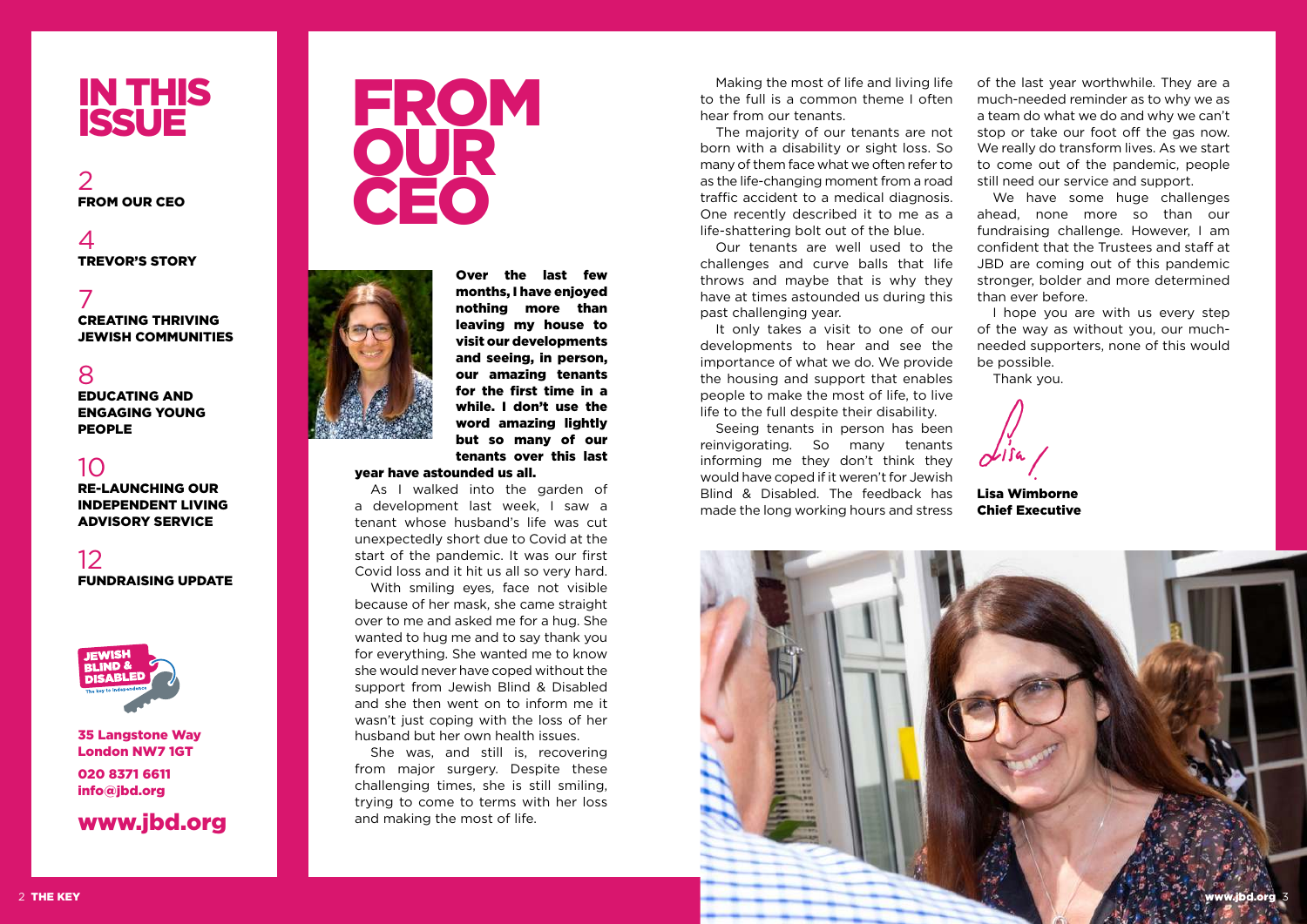TREVOR'S

STORY

Having previously lived in a friend's spare room for three years, Trevor moved into Jewish Blind & Disabled's Cherry Tree Court in 2018. In 1992, when Trevor was 33 years old, he had a serious car crash which severely injured his neck and resulted in him developing atrophy in his spinal cord. The accident has caused a range of problems with his mobility, has affected his hands and legs and he has lost the ability to do any fine movements such as using a pen and he now uses a walker.

 In his own words, Trevor said: "I had a really nasty accident but it could have been a lot worse – the other person had to be cut out their car. Despite having several operations on my neck over the years, the injury isn't fixable and the spinal cord dysfunction is sightly progressive. The injury to my neck has caused a whole range of problems."

 Trevor discovered Jewish Blind & Disabled through his partner. He said: "the application process was really quick and easy; I think it was about three weeks between applying and moving into my flat. The help on hand was phenomenal. I had no furniture or anything for the flat and I couldn't believe how everything was taken care of and so well organised."

# 11<br>The The move has made a fundamental difference to my life; it has given me a stable base that I otherwise wouldn't have had.

 "The move has made a fundamental difference to my life; it has given me a stable base that I otherwise wouldn't have had. I can get on with my life and don't have to worry. I have a sense of security and know that if I ever needed help from the house managers, they would be there. As an individual, I'm totally in control of what I do on a dayto-day basis – there is a community on my doorstep which I can choose to join, but equally it is in my power to switch it off." him on return from hospital and aid his recovery. Trevor has benefited hugely from our befriending scheme. Last summer, Trevor was matched with Annabelle – a student volunteer, and they have been speaking on the phone weekly ever since. They met for the first time in person in April 2021. It was coincidental that Annabelle and Trevor both share a love of literature and since they have been speaking, Annabelle has helped Trevor write his first novel.

 $4$  The Key wave set  $5$ 



 The last 18 months have been incredibly tough for many and unfortunately in March 2020, Trevor tested positive for Covid and was later also diagnosed with pneumonia. Only two months later he suffered a major heart attack. Jewish Blind & Disabled were there to support Trevor throughout this time, putting a range of measures in place to support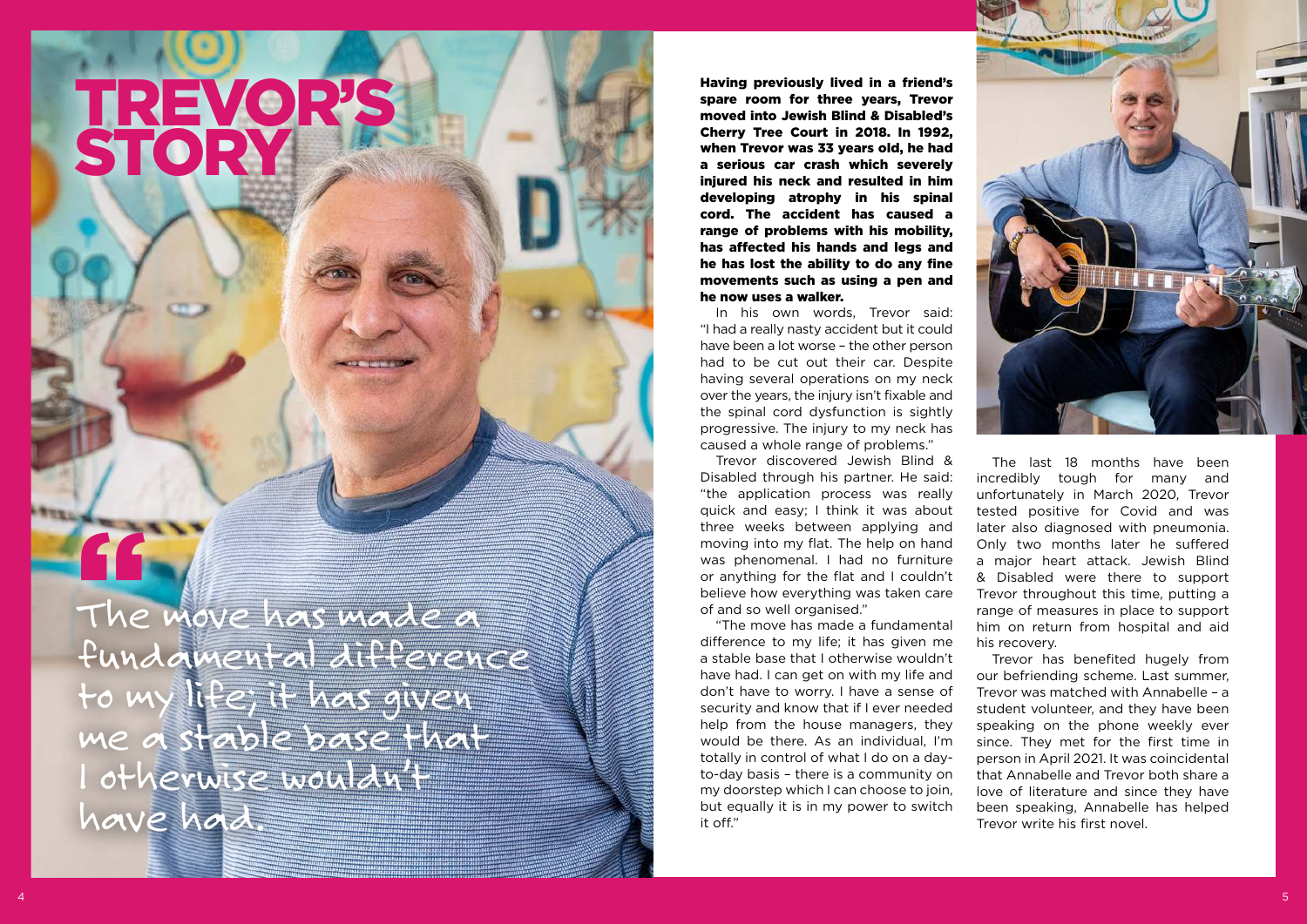Trevor said: "I'm lucky to have pulled through after having a heart attack. It made me think about what I wanted to do…writing a book was something I always wanted to try and Annabelle came in at the right time and helped me; she inspired me to do it."

 Although the last year and a half has been a hugely challenging and life-changing time, Trevor said: "when I came out of hospital, I was in a very bad place. But, it has been a really profound time for me and a huge positive of the last year has been writing my novel. I wouldn't have been able to write it without Annabelle's support and it has always been an ambition of mine. I have various conditions that have lingered since having Covid but I have managed to find my creative mojo which makes some of the pain worth it."

 All in all, Trevor said: "I am very grateful to have moved and I genuinely don't know what I would have done without Jewish Blind & Disabled over the last few years. I haven't got to worry about where I'm living and it allows me to just look after myself and get on with my life; knowing that I am in safe hands and have a secure flat to call home. The support on hand has been quite remarkable and has really helped me. It's not just about providing somewhere to live; it is so much more than that"

 Annabelle said: "I remember it was the first lockdown and everyone was quite restless and didn't really know what to do with themselves. I heard about JBD's volunteering service and I thought it would be really lovely to befriend

someone and speak once or twice a week. It worked out really well because I ended up getting paired with Trevor."

> We know that nothing can replace face-to-face contact and the reopening

 As life slowly starts to return to what it was pre-pandemic, Trevor is looking forward to being able to spend time with family and friends and seeing live acts. Annabelle and Trevor have agreed to continue speaking and seeing each other. In Annabelle's own words "it's developed into a lovely friendship that will last a long time - this is not going to end when lockdown ends."



A move into a Jewish Blind & Disabled development means so much more than just bricks and mortar. Each of our developments are unique communities and offer the opportunity for tenants to be part of a warm and welcoming Jewish community.

 Covid-19 forced us to change the way we were working quite drastically and tenant events and activities took to the world of Zoom. From online exercise classes to discussion groups, language lessons and a whole array in between, there have been over 400 Zoom sessions since the start of the pandemic. Tenants have been able to connect with each other in ways we could never have envisaged with many tenants using the internet for the first time.

of communal lounges and gardens has been welcomed by many. With restrictions easing and as we look to the future, we want to take some of the best parts of what's worked on Zoom to enhance the communal life in each of the developments.

 We are working closely with tenants encouraging and supporting them to play a leading role in shaping their own community through planning and delivering



interesting and engaging events, classes and social activities that match the interests of themselves and their fellow tenants in their development. Whether someone has a hobby they are passionate about and could share with others or if someone has ideas about something different they would like to learn or do, we hope to create a range of programmes that are tenant-led and individual to each development.

 Each of our communities are different and unique and the range of activities and events on offer should reflect different interests of tenants in each development. Whilst communal life isn't for everyone, many of our tenants tell us being part of a supportive Jewish community was a reason they wanted to make the move into one of our unique mobility apartments.



# CREATING THRIVING JEWISH COMMUNITIES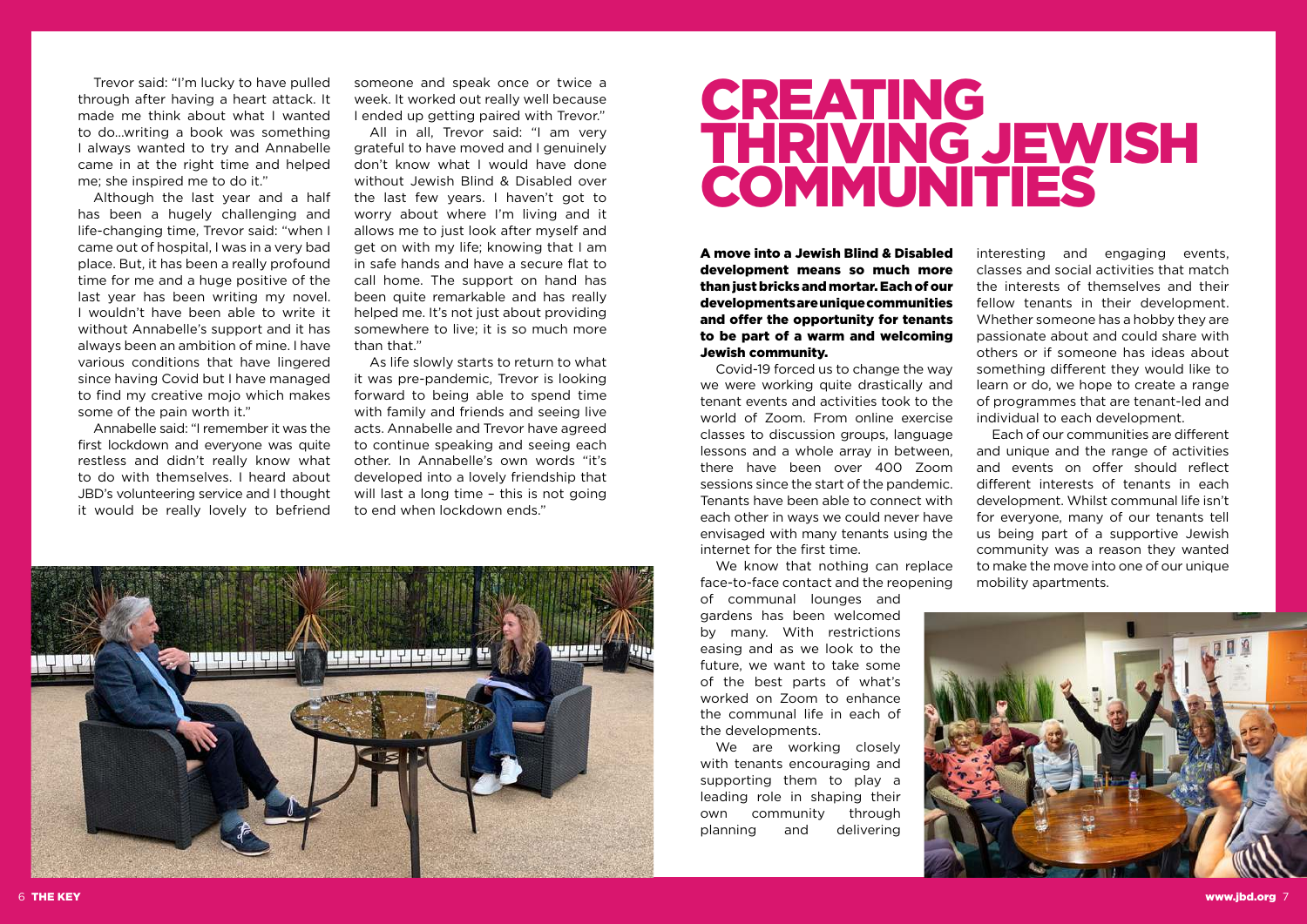



 Mrs Menczer, the Head Teacher of Menorah Primary School said: "The sessions were really well received. The children benefited a lot from hearing Michael's experiences and both Key Stage 1 and Key Stage 2 children raised very good questions which Michael dealt with brilliantly. Thank you for facilitating this session and we very much look forward to welcoming you again in our school."

 Whilst we continue to grow and develop our programme with young people, this year also saw us launch a new partnership with UJS (Union of Jewish Students). This partnership aims to increase awareness of the work of Jewish Blind & Disabled and encourage students to get involved through volunteering or fundraising.

 Jewish Blind & Disabled Chief Executive, Lisa Wimborne, said: "We believe we have a role to play in helping young people understand disability and to ensure they see people beyond their disability. We are so grateful to The Desmond Foundation for sponsoring this work – we know it will have a lasting impact in changing attitudes and raising awareness of Jewish Blind & Disabled."

 If you are a teacher or connected to any schools and would be interested in a session with a tenant, or if you know any students who would like to take part in our upcoming student firewalk event on September 5th and help us raise vital funds, please contact Abi Spital on abi@jbd.org or 020 4548 8678.

# EDUCATING AND ENGAGING YOUNG PEOPLE

Whilst attitudes about disabilities have changed since our founder, Cecil Rosen, created Jewish Blind & Disabled in 1969, there is still some way to go until people living with disabilities in the UK are treated with the dignity and respect they deserve.

 At Jewish Blind & Disabled, we know that we can play a role in increasing understanding of disabilities and in turn changing attitudes. We believe this should begin within the education system. Our schools programme, launched in 2012, aims to educate and engage young people about a range of disabilities and provide them with an understanding of day to day life for someone living with impaired vision or a physical disability. The programme introduces them to the importance of aids and adaptations to enable independence and what accessible housing means.

 Pupils at Menorah Primary School were recently joined via Zoom by Frances & Dick James Court tenant, Michael, who is blind. Michael spoke to the pupils about his gradual sight loss and the impact on his day-to-day life. For many of these primary school aged children this was the first time they had met someone who is blind. As so many young people do, they had lots of interesting questions to ask him including: what is braille, what his stick is for, if he was born blind and how he knows how to get to places or cross the road.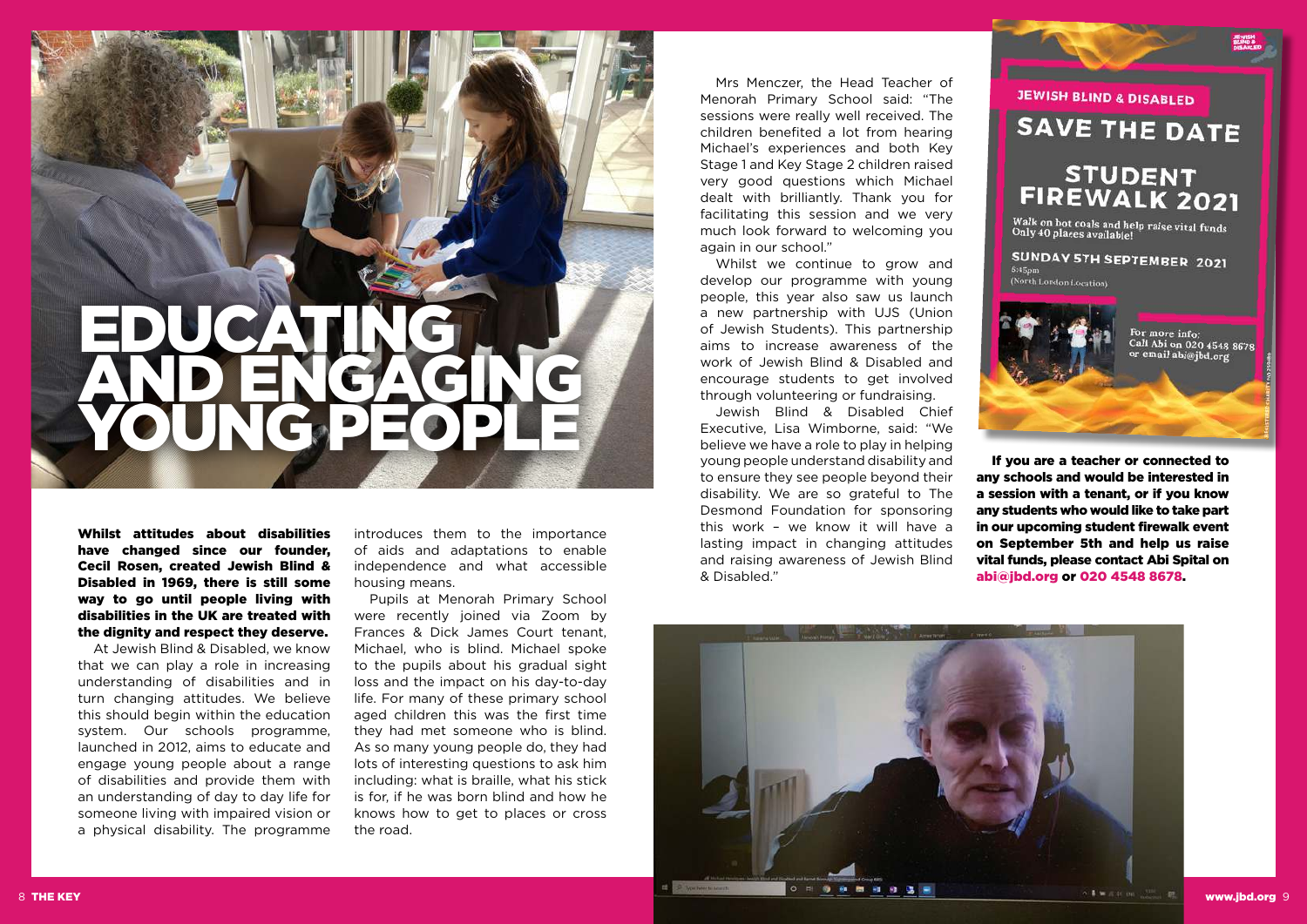Back in 2019, we launched our Independent Living Advisory Service to take our expertise into the community; providing people living with physical disabilities or visual impairment with advice, support and adaptations that enable them to remain in their own home.

 Through the service, we have enabled over 100 people to be able to stay in their own properties for longer and have purchased over 160 different aids and adaptations to enable independence. Examples have included putting in place assisted technology which allows the control of functions within the home via remote controls or Wi-Fi, installing bath boards and hand rails to make showering or bathing possible where there have previously been struggles, and sharing everyday aids such as the Knork – a specially designed combined knife and fork that is designed for people who have the use of only one hand.

 Whilst the scheme often focuses on the small aids and adaptations that can make a big difference to people's lives there are no limits in place. The scheme is there to enable people to retain their independence and Jewish Blind & Disabled will, alongside the everyday items, consider supporting larger items that will enable people to live their life to the full.

 One woman who contacted us is in her 50s, living with fibromyalgia and a heart condition, was housebound and in desperate need of an electric wheelchair so she was able to get out and about and be more independent. Following a visit from the Independent Living Advisory Service, Jewish Blind & Disabled provided support with funding for a wheelchair. She wrote to us to thank us for our support and commented: "I very much appreciate your help, and am enjoying the freedom to be out."

 When the pandemic hit in 2020, the service was temporarily put on hold but we have now relaunched it; resuming an in person service with all the necessary Covid procedures in place.

 The Independent Living Advisory Service is an Occupational Therapist led service. Occupational therapists are qualified to find solutions to everyday problems, enabling individuals to reach their full potential.

 Thanks to a generous donation from The Rachel & David Barnett Charitable Trust the service has been free at the point of access for anyone who needs it. If clients have the means to pay for their own aids and adaptations, then they do so. Clients whose main income is from state benefits are offered aids and adaptations on a long-term loan basis from JBD.

 If you know someone who could benefit from our help, please email ila@jbd.org or call 020 8371 6611 (option 2).